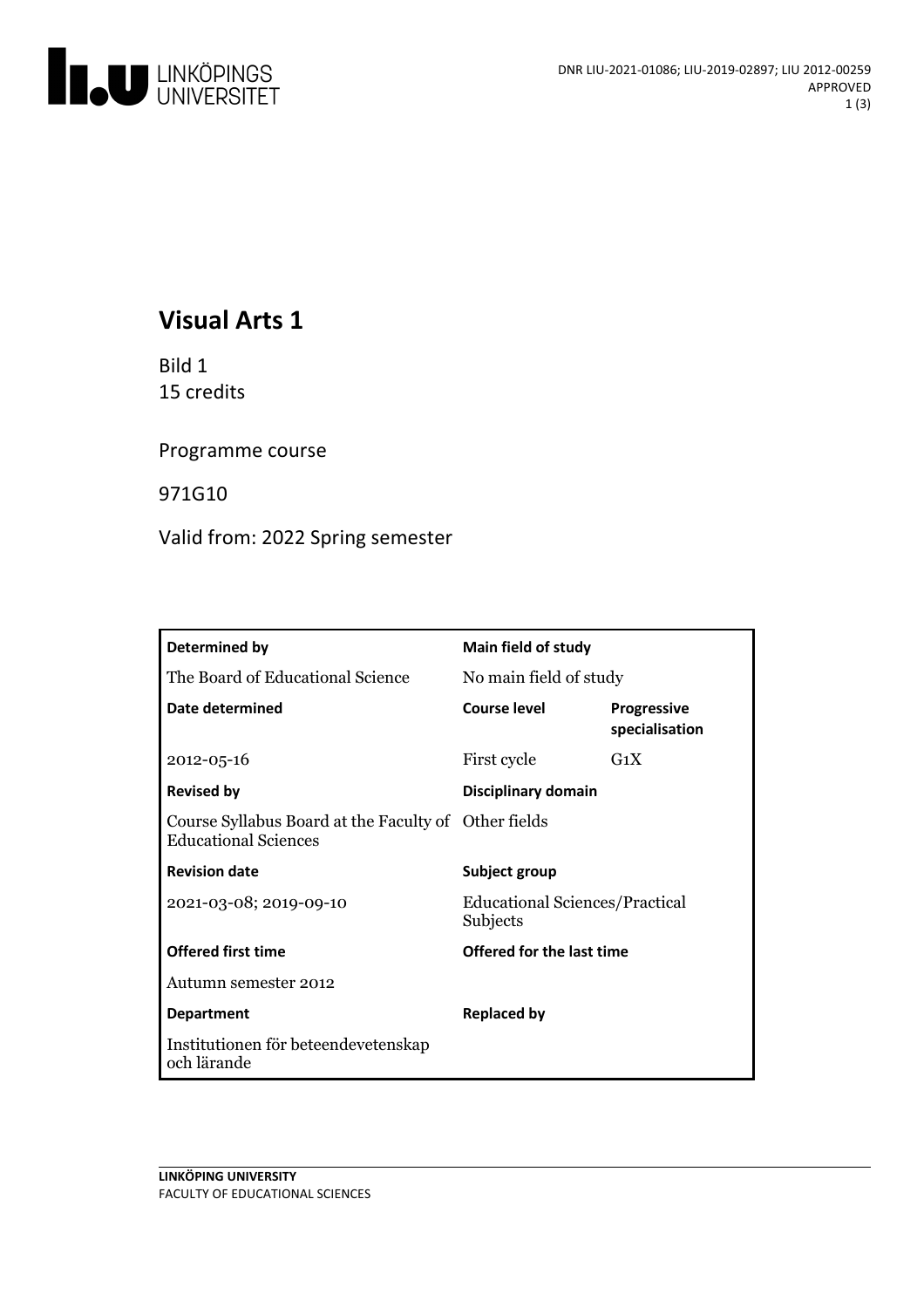# Course offered for

Primary School Teacher Programme with a specialization in Extended School Teaching

### Examination

Applies to all courses regardless of grading scale.

Students failing an exam covering either the entire course or part of the course two times are entitled to have a new examiner appointed for the reexamination.

If the course has a three-graded grading scale (U - VG), following applies:

Students who have passed an examination may not retake it in order to improve their grades.

The following applies to courses that include a compulsory component:

If special circumstances prevail, and if it is possible with consideration of the nature of the compulsory component, the examiner may decide to replace the compulsory component with another equivalent component.

If the LiU coordinator for students with disabilities has granted a student the right to an adapted examination for a written examination in an examination hall, the student has the right to it.

If the coordinator has recommended for the student an adapted examination or alternative form of examination, the examiner may grant this if the examiner assesses that it is possible, based on consideration of the course objectives.

An examiner may also decide that an adapted examination or alternative form of examination if the examiner assessed that special circumstances prevail, and the examiner assesses that it is possible while maintaining the objectives of the course.

#### Grades

Three-grade scale, U, G, VG